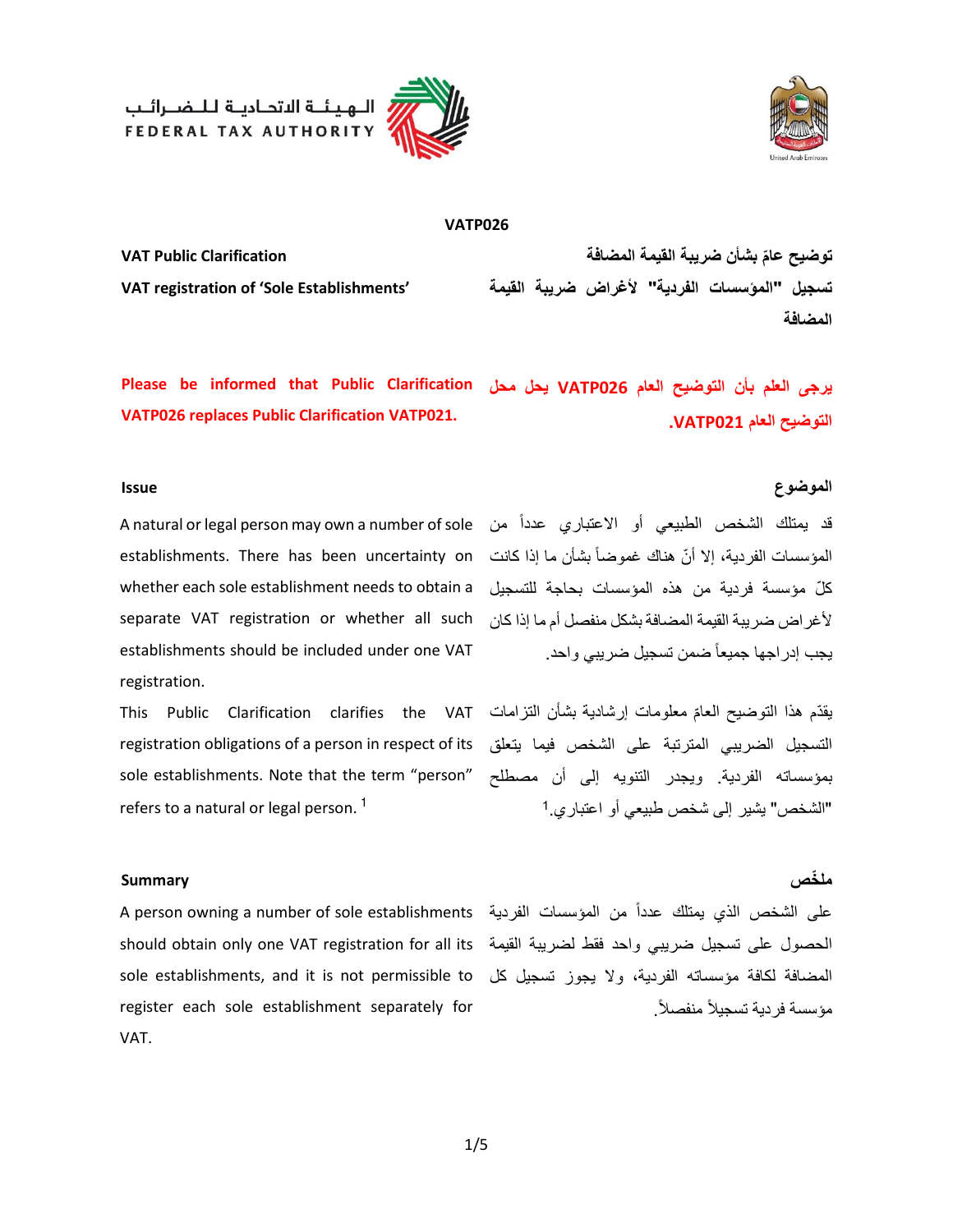

وفي حالات معينة، ستقوم الهيئة الاتحادية للضرائب .The Federal Tax Authority ('FTA') will review, in )"الهيئة"( بمراجعة التسجيلت الضريبية من قبل الخاضعين certain cases, the VAT registrations by taxable persons in respect of sole establishments and will inform them of the corrective steps to be taken, if any.

للضريبة فيما يتعلق بالمؤسسات الفردية، و ستقوم بتبليغهم باإلجراءات التصحيحية الواجب اتخاذها إن استدعت الحاجة.

### **شرح تفصيلي discussion Detailed**

### *Meaning of Sole Establishment* الفردية بالمؤسسة المقصود

100%. ولا يكون للمؤسسة الفردية شخصية اعتبارية owned by a person. A sole establishment does not ّ مستقلة عن مالكها، وعليه فإن المؤسسة الفردية ومالكها have a legal personality that is independent of its A sole establishment (also referred to as sole proprietorship) is a form of business which is 100% owner, and is accordingly considered to be the same person as its owner. It should be noted that, for VAT purposes, a One-Person Company LLC or other similar entities are not considered sole establishments, and are seen as a distinct and separate legal person from their owner (unless the relevant applicable legislation state otherwise).

## *VAT registration obligations of Sole Establishments*

establishments, which may undertake different lines of business.

اعتبارية مستقلة أو مختلفة عن شخص مالكها، واستناداً إلى have a legal personality that is independent or different from its owner, and that each person can

المؤسسة الفردية (والمُشار إليها أيضاً بالملكية الفردية) هي شكل من أشكال األعمال التي تكون مملوكة لشخص بنسبة يُعتبر ان شخصـاً و احداً. وتجدر الإشار ة إلى أنّه لأغر اض ضريبة القيمة المضافة، فإن شركة الشخص الواحد ذ .م.م. أو غيرها من الكيانات المماثلة ال تعتبر مؤسسات فردية، وي نظر إليها كشخص اعتباري منفصل ومستقل عن مالكها )ما لم تكن التشريعات السارية ذات الصلة تنص على خلف ذلك).

التزامات التسجيل لضريبة القيمة المضافة المترتبة على المؤسسات الفردية قد يمتلك الشخص عدداً من المؤسسات الفردية والتي قد A person may own a number of sole تزاول أنشطة تجارية مختلفة.

وعلى أساس أنّ المؤسسات الفردية لا نتمتع بشخصية On the basis that a sole establishment does not أنه بإمكان كلّ شخص الحصول على تسجيل ضريبي واحد obtain only one VAT registration, it is hereby فقط لضريبة القيمة المضافة، يتبيّن أنه يجب على الشخص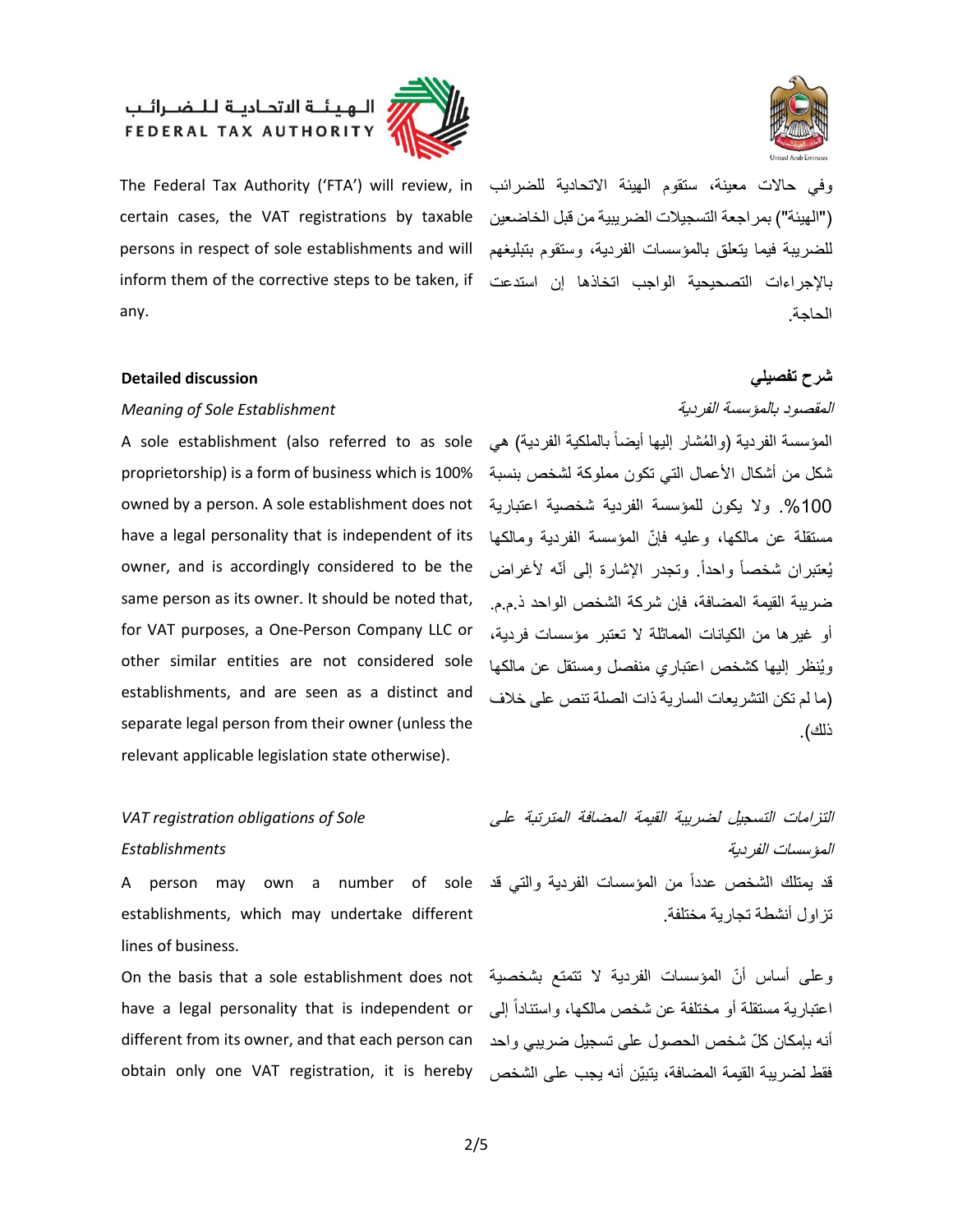



إدراج جميع مؤسساته الفردية ضمن تسجيل ضريبي واحد clarified that a person should include all its sole تسجيل ضريبي واحد بشكل منفصل لعدة مؤسسات فردية Therefore, separate VAT registrations should not establishments under one VAT registration. be sought for the different sole establishments of the same owner.

الضريبي لضريبة القيمة المضافة باسم الشخص الذي يملك obtained ideally in the name of the person that The VAT registration in such cases should be owns the sole establishment(s). However, if a person owning multiple sole establishments, wishes to obtain the VAT registration in the name of one of its sole establishments instead, the person may apply to the FTA accordingly.

يقدمها الشخص إضافة إلى مؤسساته الفردية، يجب اعتبارها a person as well as his sole establishments, must مجتمعةً لأغراض تحديد التزامات التسجيل لضريبة القيمة be considered collectively in order to determine the VAT registration obligations.

## مراجعة تسجيلت ضريبة القيمة المضافة السابقة للمؤسسات *Review of previous VAT registrations of sole establishments*

تنوه الهيئة أنّ هناك بعض الحالات التي يكون فيها الشخص The FTA notes that there are some instances where قد تلقّى تسجيلاً ضريبياً منفصلاً لكلّ مؤسسة من مؤسساته a person may have received separate VAT registrations for different sole establishments.

تودّ المهيئة الإشارة إلى أنها ستقوم بمراجعة مثل هذه The FTA wishes to state that it will review such VAT registrations in certain cases and inform the التسجيلات الضريبية في حالات معينة وتبليغ المسجلين ّ تم تلقيها في السابق، فل يلزم إجراء أية تعديلت ضريبية VAT registrations received in the past, no action is relevant registrants of the corrective steps they should take, if any. It should be noted that, for any required to amend the VAT registrations, until specifically directed by the FTA. For all future VAT

لضريبة القيمة المضافة وعليه، يجب عدم طلب أكثر من مملوكة لذات الشخص.

في هذه الحاالت، فإنه ي َّ فضل الحصول على التسجيل المؤسسات الفردية. رغم ذلك، في حال رغب الشخص الذي يملك عدة مؤسسات فردية، في الحصول على التسجيل الضريبي باسم إحدى مؤسساته الفردية بدلاً عن ذلك، فيجوز للشخص التقدّم بطلب إلى الهيئة على هذا الأساس

ويجب التنويه إلى أن التوريدات الخاضعة للضريبة التي It is important to note that the taxable supplies by المضافة.

الفردية

الفردية المختلفة.

المعنيين باإلجراءات التصحيحية الواجب اتخاذها، إن وجدت. وتجدر الإشارة إلى أنه بالنسبة لأية تسجيلات على التسجيلت الضريبية إلى حين قيام الهيئة بإصدار توجيهات محددة في هذا الشأن. وبالنسبة لجميع طلبات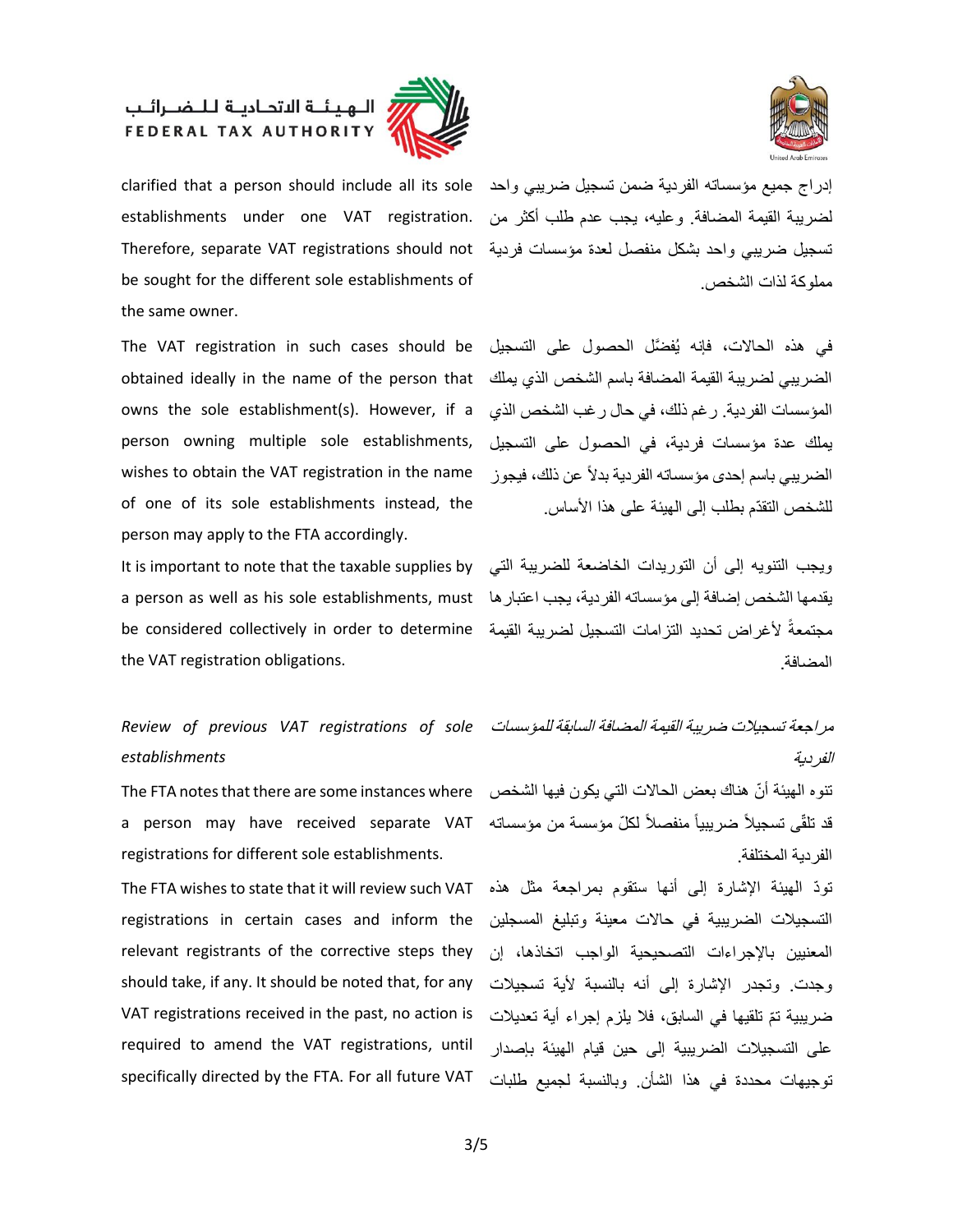



فإنه يجب على المتقدمين االلتزام بما جاء في هذا التوضيح conform to the position stated in this Public Clarification.

لتقييم ما إذا تم تجاوز حد التسجيل لضريبة القيمة المضافة sole establishments must be aggregated to assess For the avoidance of doubt, please note that, if a person owns one or more sole establishments, the value of supplies made by the person and all its whether the VAT registration threshold has been exceeded.

ً وبناء ِّّ على ذلك، في حال تجاهل المسجل أي من مؤسساته Consequently, if a registrant disregarded any of his الفردية أو توريداته الخاضعة للضريبة بصفته الشخصية sole establishments or his own taxable supplies for أساس أن إيرادات هذه المؤسسة الفردية أو توريداته sole establishment or his taxable supplies did not VAT purposes (for example, on the basis that the reach the VAT registration threshold on a standalone basis), the registrant is required to inform the FTA of any undeclared output tax by submitting a voluntary disclosure.<sup>2</sup>

made by the person and his sole establishment(s) المضافة<sup>3</sup> التي أجراها الشخص ومؤسسته / مؤسساته If the person and his sole establishments failed to register for VAT, even though the aggregate value of supplies listed in Article 19 of the Federal Decree-Law No. 8 of 2017 on Value Added Tax<sup>3</sup> exceeded the mandatory registration threshold of AED375,000, the person will be required to notify the FTA and corrective action must be taken to account for the outstanding VAT.

registration applications, the applicants must ، التسجيل لضريبة القيمة المضافة والتي سيتمّ تقديمها مستقبلاً العامّ.

> وتفادياً للشك، يرجى األخذ بالعلم أنه في حال كان لدى الشخص مؤسسة فردية واحدة أو أكثر، فيجب تجميع قيمة ّ التوريدات التي يقدمها الشخص وجميع مؤسساته الفردية أم لا .

لأغراض ضريبة القيمة المضافة (على سبيل المثال، على الخاضعة للضريبة بصفته الشخصية لم تجاوز حد التسجيل لضريبة القيمة المضافة على أساس مستقل)، فيجب على المسجّل إبلاغ الهيئة عن أي ضريبة مخرجات غير مصرّ ح 2 عنها من خلل تقديم تصريح طوعي.

في حال عدم قيام الشخص ومؤسساته الفردية بالتسجيل لضريبة القيمة المضافة، بالرغم من تجاوز إجمالي قيمة التوريدات المنصوص عليها في المادة )19( من المرسوم بقانون اتحادي رقم )8( لسنة 2017 في شأن ضريبة القيمة ّ الفردية، حد التسجيل اإللزامي البالغ 375,000 درهم، فيجب على الشخص إبلاغ الهيئة بذلك ومن ثم اتخاذ اإلجراءات التصحيحية اللزمة الحتساب ضريبة القيمة المضافة المستحقة.